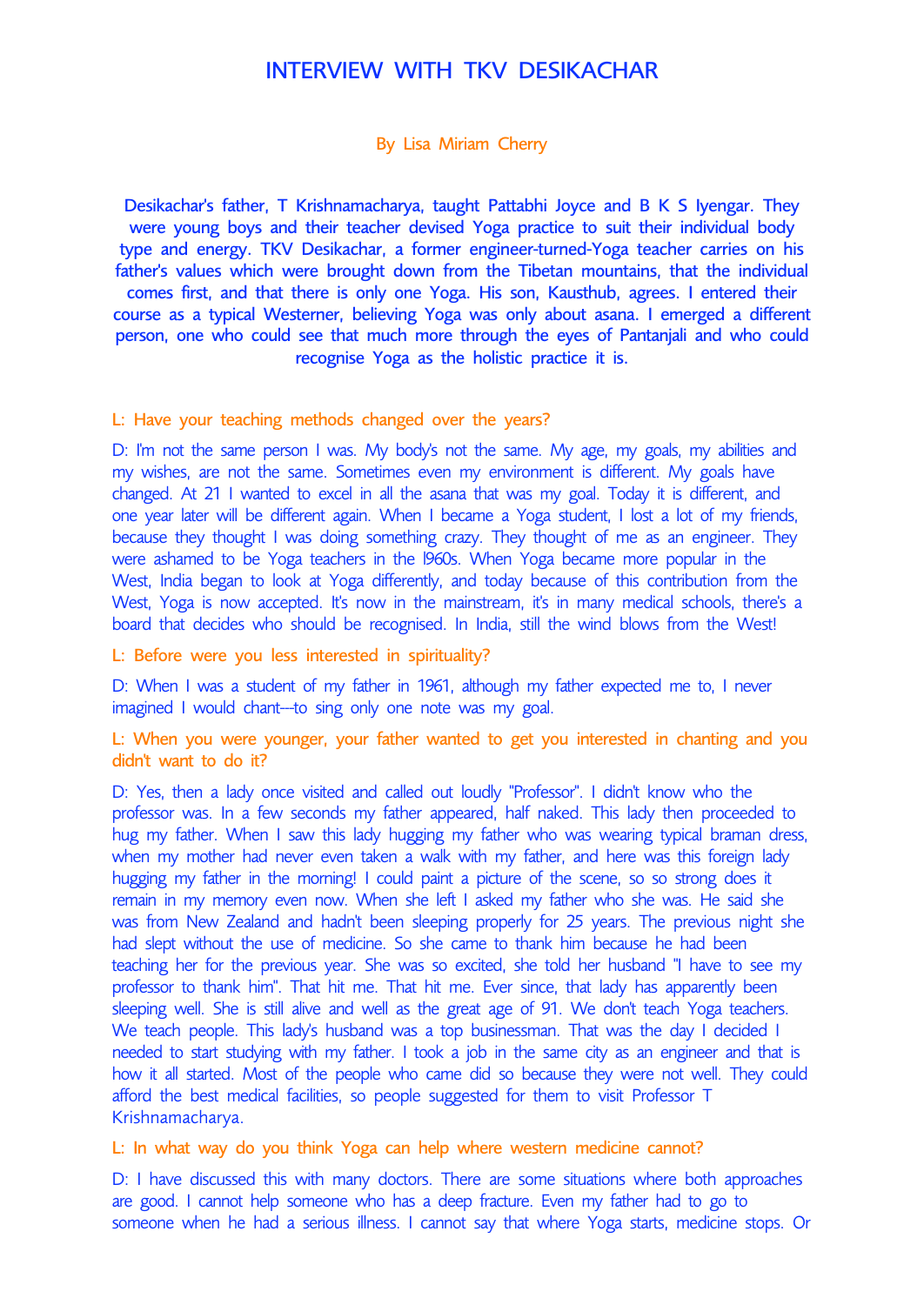where medicine starts, Yoga stops. The human system is not just the body. You can take charge of yourself to some extent. That makes a big difference. And we need to make sure that we understand Yoga correctly. I will not say that I can cure all diseases. That would be ridiculous. I have seen so many books writing about this Yoga asana helping in this way. It is a joke. Some Yoga teachers have written books saying that they're 'curing all these diseases'. But how did this lady feel better? My father enlisted the help of her whole system.

L: He didn't suggest specific asana for sleeping?

D: No. There's no prescription at all and I hope that never happens. She had some problems definitely. She was disturbed because she did not have a child. She was also disturbed because her husband was working in India in the leather business, and got some serious asthma because they use lots of chemicals in the leather industry. But he liked his job. So there were many factors that were disturbing her mentally. The relationship with my father, and the way he took care of her as an individual effected some change on her. It did not remove the illness. After some years when she lost her husband, she again had problems with sleeping for one and a half years because she was alone. So if a person who is qualified in Yoga, and not just postures since Yoga is not just about asana, can interact with someone and offer some suggestions using meditation or whatever other method may be appropriate, that person can change. That's what my father taught. Every person is different.

L: Is this how his system of Yoga differed from other teachers since they didn't look at the individual?

D: How can I answer that? I only had one teacher? To be fair, some people write about illnesses to encourage us to practise Yoga, stretching it to the limit by saying that if you do this, that will happen. If that were true, then there are now so many Yoga teachers in America that the doctors will have to close their business. But I know many Yoga teachers are now going to more doctors, psychoanalysts, herbalists, and Chinese doctors than ever before!

L: Really?

D: Yes!

L: But is it true that some asana are more energising than others, so if you want to sleep you avoid them? Such as inverted poses?

D: I will not comment on that. There should be some logic, some paradigm to talk in this way. Inverted (postures) don't give you more energy for that reason: if the blood went to the head when I stand on my head, why doesn't the blood go to the feet when I stand on my feet? You answer that question. I walked so hard today for over l5 minutes, and there was very little blood in my feet!

L: How do you know?

D: Because my socks were very tight when I started, then after walking my socks were very loose. So the blood flow is not based on gravity.

L: That's how some teach - if you go upside down, the blood will go to your head.

D: Here is the brain, the heart, so many neurological systems. Our body is not a bucket. That's why some scientific-medical people laugh at Yoga because of such ridiculous statements! Many years ago they did an experiment to see how the blood flows.....

L: Many articles say "this move helps the thyroid" or another organ. If it's not true, how come the proponents aren't in trouble?

K: They are in trouble.

D: They are or will be. The most important thing in Yoga is the mind. Change the mind and the human system changes. When you did your Yoga, something changed in your mind so you felt better. Yoga people should talk sensibly and talk in a way that makes sense to people in the medical professions because medical professions are only interested in solutions. Whatever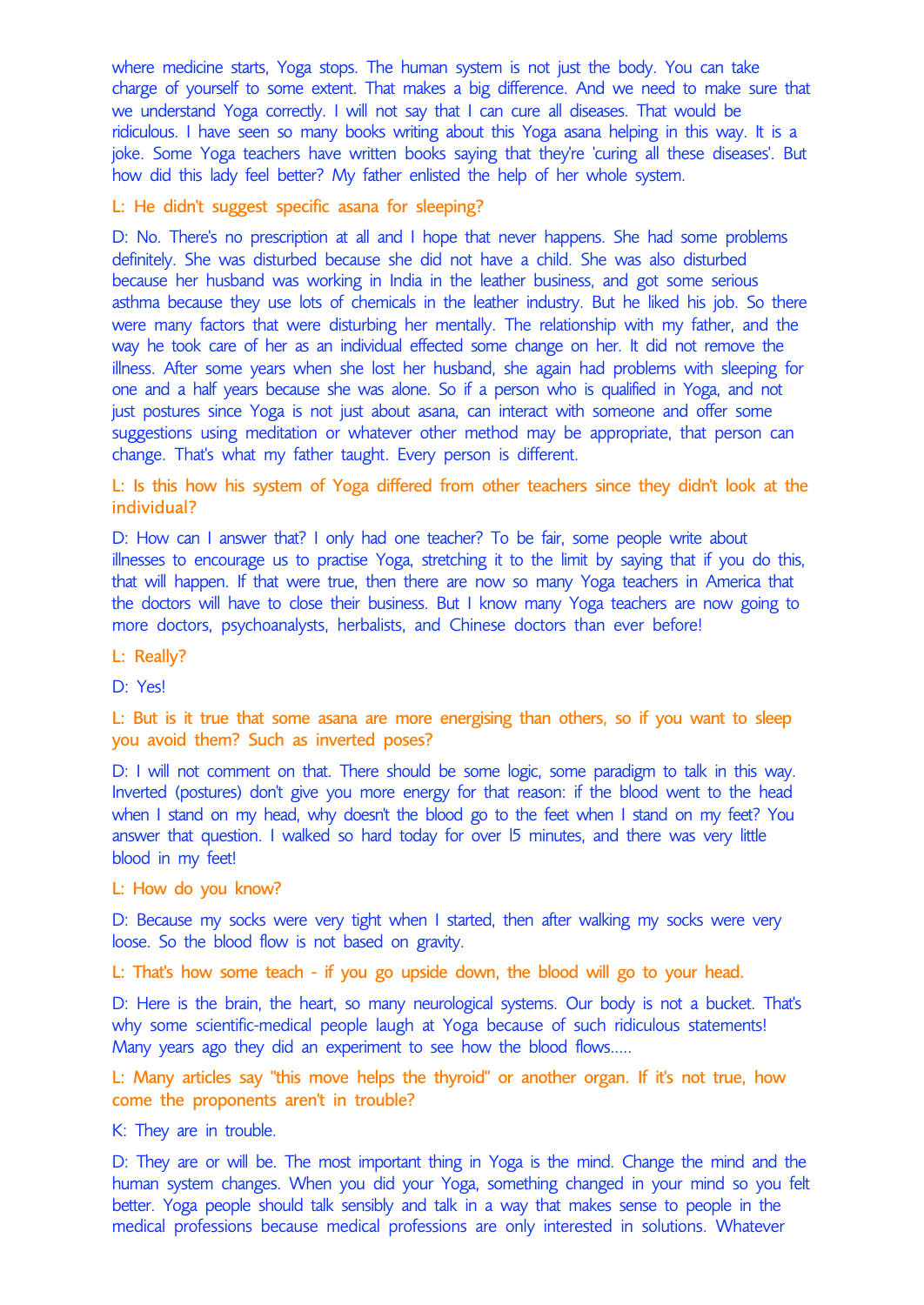helps the person's mind will help the Person. Whatever doesn't help the person's mind will not help the person. It may be asana, it could be meditation, whatever it is.

L: So the mind comes first?

D: Yes. We have to be aware...this person has certain situations, I should know them (as a teacher). What is the definition of Yoga? It is "state of mind." My father, at 100 years of age, was not able to do asana, but he was so serene because he had his own Yoga practice. On the day we honoured him, he recited "Om" for 55 seconds. So, there were strengths to his discipline.

L: It's amazing how the Queen Mother lived that long. When you talk about "state of mind" I think that helped her a lot.

D: Some people take things lightly and some people take things very seriously. You have to look at the person in totality. If you want to talk about transformation, transformation is not reading a book and picking some asana and doing them. It's not fair to the person, it's not fair to the art, it's not fair to the science. We have seen so many people with problems at the Centre. We have the data of 35,000 people. You will find the approach to each is so different. A most important factor to mention is their trust in what we are giving them, their personal discipline and their trust in the teacher which have also contributed to their wellness.

L: When they come to you, they tell you how they feel, and what's wrong with them?

D: We have a procedure. We have trained people how to look at those who come to us, not just how to do asana. We have a system so that when a person arrives, they're briefed. Then a senior teacher looks at them, collects some data and makes their own assessment. When necessary, they may ask me for help, Then it is decided which teacher would make the best connection with that person. We discuss with that teacher what s/he should to teach this patient and we offer some feedback on how they can adapt the practices. It's not a ready made "prescription". Every week, the student comes back after practising for 5 or 6 days and we make a review. Based on that review, we go to the next step. We work every day except Sunday. We do have some doctors on call and know what is our limit. We never promise to cure...we only say "try". The most important thing is one's attitude to what we offer. One must make a decision that one will practise.

L: So it doesn't matter so much what illness they come with?

D: No. If someone comes with back pain, for instance, we examine the body and examine what may exacerbate that pain, and decide what not to introduce and what to introduce.

L: How would you describe the "ocean of Yoga"

D: We could have called it 'the mountain of Yoga'. Think about this. A mountain is stone, it hardly changes. Yoga is flexible, that's why we called it ocean. The ocean changes, waves change, the water temperature changes. The mind is like an ocean.

K: Yoga is not asana. There are so many parts to it. People are not aware of this. Let me illustrate. There was a Yoga competition. It was so aggravating. It wasn't just the way it was being held but the way 'competitors' treated each other before it even began. It was ridiculous. I was wondering, are these really people who do Yoga? They talk about values, they talk about non-violence, they talk about this, they talk about that. But look at how they are behaving with each other - other human beings, other people who are also supposed to be doing Yoga. They're all in the same boat. I found it ridiculous to watch and felt that something was not going right. This is when I started observing and finding out more about what is happening around the world in the name of Yoga by talking with different people. It seems people have divided themselves into different groups based on what technique they practise. 'If I do this technique I belong to this section; if I do that technique, I belong to that one'. But Yoga is not about technique; it's about experience. Yoga is not about whether you raise your from arms to the front or from the side, or keep your fingers together or separated. It's about how Yoga affects YOU, what experience you have as an individual practising it and how you become a better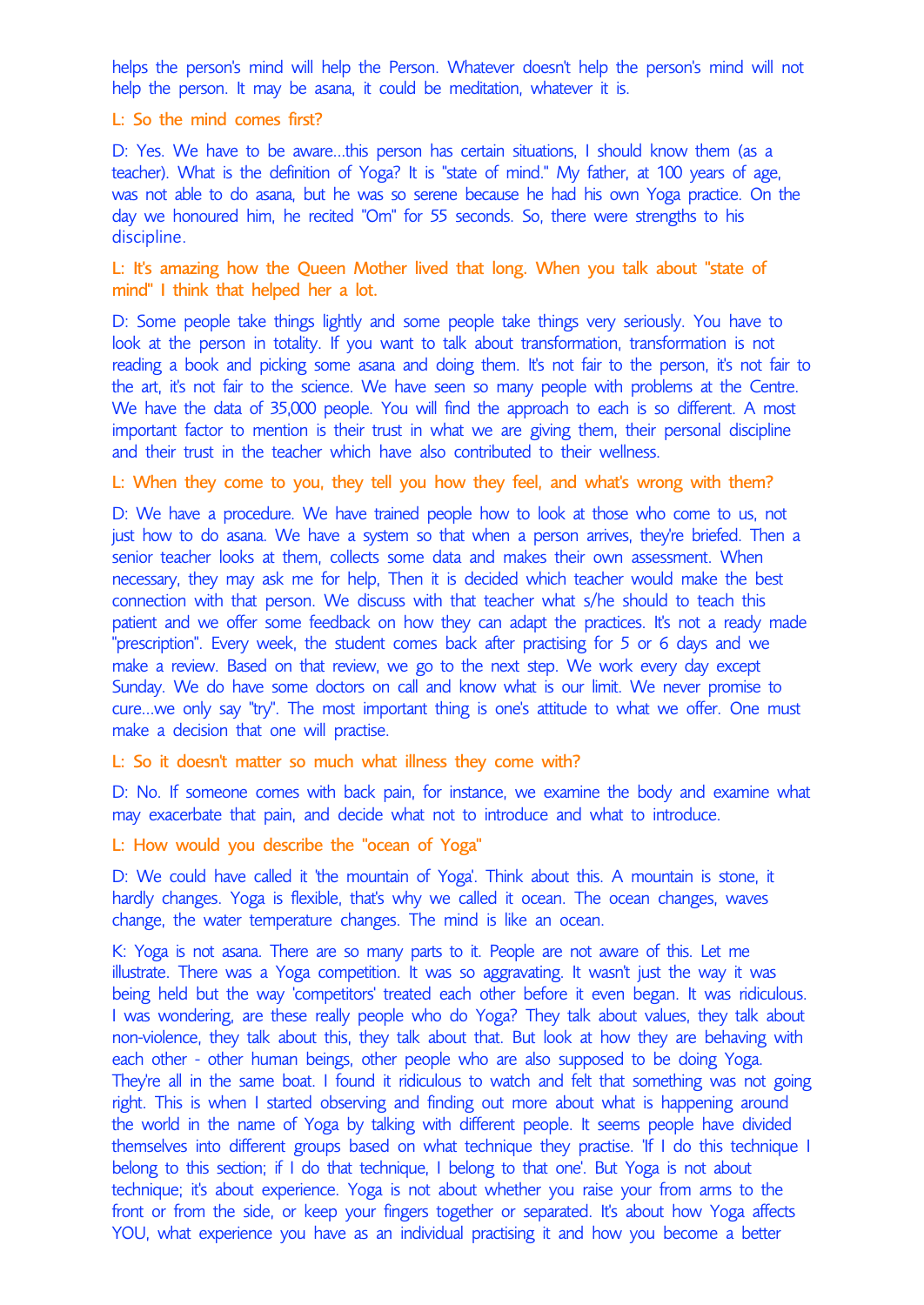person. That's when I spoke to my father about presenting this idea. A couple of years ago we started a series of workshops in which we thought we'd present different aspects of Yoga in the spirit of Yoga, i.e. unity. Last year, we had a workshop on sequencing and, along with all these interactions we came up with the idea of presenting the wide range of tools that Yoga has to offer so that people know that there is so much more involved over and above simple techniques. We can't say that we taught 35 different styles; there were 35 different classes, but it is 35 different experiences, and maybe more because each individual receives the teaching in different ways. There is just one Yoga. This is why we presented the concept of 'the ocean of Yoga'. We are aiming to present the whole spectrum of Yoga rather than worrying about small boxes into which we try to fix everything. I always ask people this question: When you go into a shop, do you try to choose the shirt and fit into it or do you try to choose a shirt that fits you? It's the same with Yoga. I don't think we should try to fit into one technique of Yoga. Yoga must fit into our system, our life. It must be tailor-made to be appropriate for us, not the reverse. Not 'if I am unable to do this technique, I am not fit for Yoga'. My grandfather always said, 'if anybody can breathe, they can do Yoga.' If somebody is paralysed below the hip, does that mean they can't have the experience of Yoga? No. If somebody is mentally retarded, does that mean they can't have the experience of Yoga? No. We work with those people. They don't fit into those techniques, but it doesn't mean that they don't fit into the ocean of Yoga.

D: What people have received this week is amazing. There has been no word of one style being better than another. People have received so much from so many Yoga teachers. Swami Satchidananda has done so much good for a lot of people, and he's not one of my father's students. A lot of people have got a lot of problems from some of my father's students also. There's a lot of people who have done a lot of good work on Western psychology-the Himalayan Yoga Institute for example. Why is it that in some systems, something good happens, and in another, something not good also happens? Because of how it is received. If something changes the state of mind from negative to positive, the person changes from negative to positive, irrespective of the technique. The 80 people in our class felt a relationship with us, so the system became different. If I met each one of them, I would have been able to honour each of them. I wish I had met each one of them. So I shook each of their hands at the end. What else could I do?

## L: What do you think of the term "ViniYoga" which people use to describe your style?

D: I think they should destroy this word ViniYoga! The word ViniYoga is what I have been speaking to you about for one hour. It means know the person, then after decide what you are able to do, then go step by step. There is no style. The word "ViniYoga" has destroyed the philosophy of the symbolism of ViniYoga. It is a typical system. In India, they talk about Ayurveda. There's no such word in the ancient texts. It's a branding. It's an identification. I'm sorry, but they've destroyed the spirit of ViniYoga by using the word ViniYoga. Tomorrow somebody (may) call and say "I'm starting an Ocean of Yoga School. The ViniYoga Yoga of Ocean style, based on the conference given at the Omega Centre". Watch!

- L: So that could ruin it too!
- D: Yes, it's like a grouping.
- L: It limits the ocean of Yoga.

D: It's not only limiting, it separates. I have suggested some people go to Satchidananda. Is it because he's a ViniYoga teacher?

L: No.

D: I felt Swamaji could work with this person. I said, please go because he's a very nice person and he could help you. I have sent people to Pattabhi Jois and to my uncle, because I felt they were the right people for them. So this is what is ViniYoga. It is what suits the individual. It is not a style. The moment you call it a style, you're killing the spirit of ViniYoga. Just as Kaustub likes cappaccino, Craig likes light coffee with no sugar and you probably don't like coffee at all. That is ViniYoga!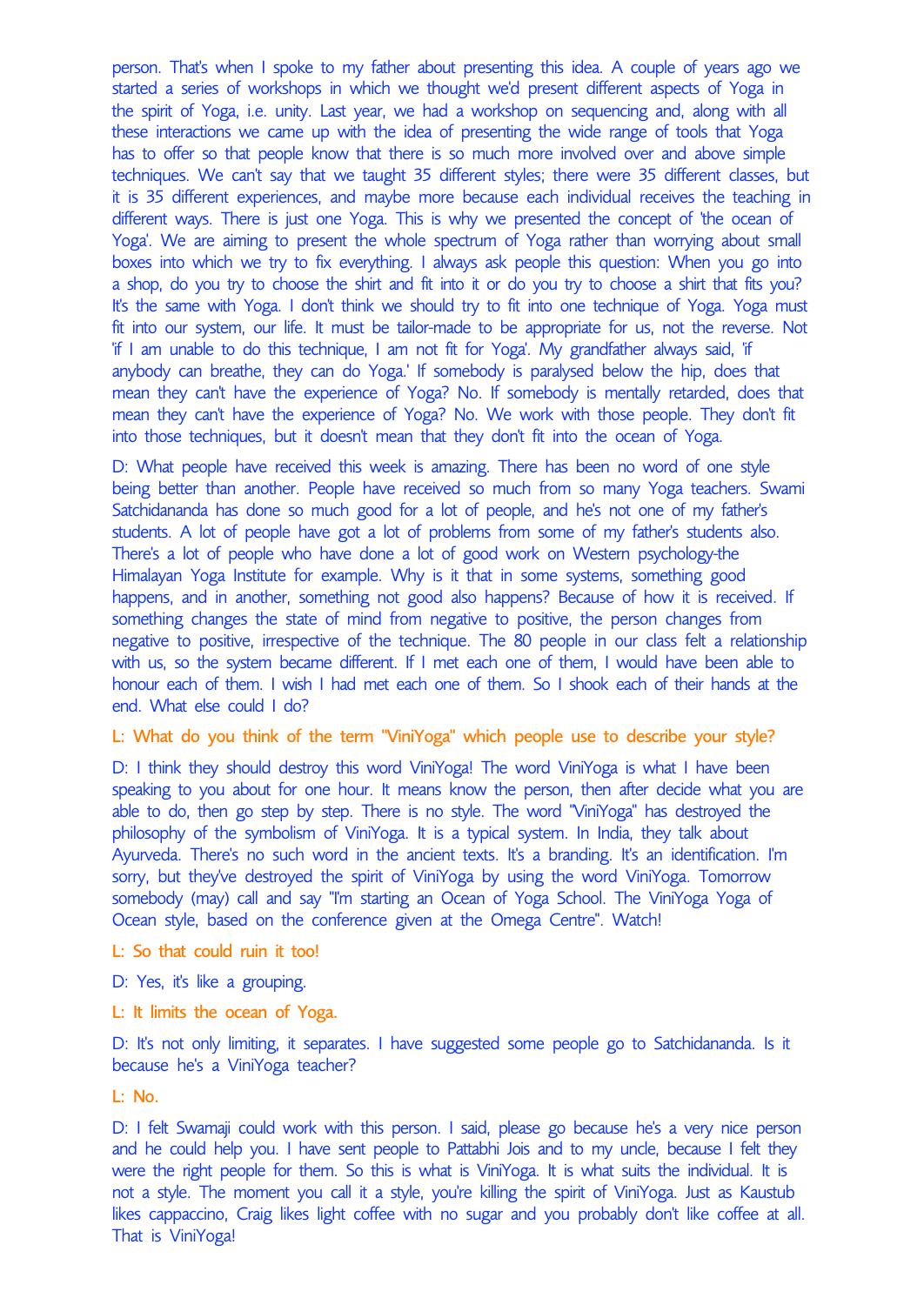L: What if people started calling it Desikachar Yoga? Would that ruin it too because you suddenly have a label?

D: It is really murdering - they are murdering my spirit! What I have received is from my teacher (T Krishnamacharya), and what he received is from his teacher. There is a lineage of more than 2000 years. How can they label this Desikachar? They are murdering me because they are murdering my teacher.

L: If they named it after your father that wouldn't be good either?

D: No, my father would be in tears. Whatever he invented, he never said he invented it. I know that he innovated things, but he would never say 'it is mine'. That is the Indian philosophy of humility and respect for the teacher. They always would say, 'my teacher taught this to me.'

L: So you would be appalled if people called you their guru?

D: I would not be appalled. I have no comments to make, because I cannot stop people from doing what they want!

K: Somebody asked me 'What should I call your father?' I said, 'Call him by his name!'

D: It is unfair to label this great, timeless teaching of Yoga which has no limit in terms of a particular individual. It is not fair, it is almost murdering.

L: Did you adapt anything your father taught you at all?

D: Yes, adaptation is a necessity. I speak in English. My father taught me in Sanskrit. So there's already been an adaptation. Culture has changed. It is not an adaptation because I want to adapt. It is a necessity.

K: I think even my grandfather adapted a lot from what he learned from his teacher because he was living in Tibet. It's very different from living in Madras which is a huge city of six million people. The pace of life is different, the culture, the values. So I think adaptations must be made, that is also ViniYoga. The spirit behind ViniYoga is to respect the situations and adapt. It is not a Yoga word at all. In English, the word is 'adaptation', in Sanskrit it is 'ViniYoga'.

L: What is your dream for the new century of Yoga?

D: Many years ago one of my students asked me 'What is Yoga'? And I went to my father, and asked him what was the right definition. My father said, 'Tell him Yoga means 'shanti', peace.' How to offer this great gift-timeless gift-to this World? There is so much technology, there's so much advancement in science and medicine and all that, and yet people are not very happy. How can Yoga serve the community so that there is more peace? This is a great lesson. The US is the richest and most powerful country in the world. People are scared to walk, to talk, even to look at people. In Denver, 100 people came to our conference, and they felt healed. That was such an experience for me. Anybody who is interested in this, can add one drop of water to this Healing process. This would make me a very happy person. Wealth, power, does not give happiness and peace. A heart to heart connection, as introduced through Yoga, offers this. This is my dream.

K: I don't think my dream is far different from that of my father. I just hope I'll be able to play a part in this, that's all. Yoga helps us. It is not a question of technique. One of my friend's husband is working in the Fire Department in New York City. On September 11th he lost 350 of his colleagues when the Towers crashed. They were both shocked and devastated. They were supposed to come to our September 14th conference in Denver and they both cancelled. For two or three days they both sat in the house, weeping and weeping. Then one of their students called them on September 13th and said, "I just feel so tired, with all that has happened. Can you teach me a class today?" The class made a great difference to the student and she called her to say how grateful she was that she met her under these circumstances and how much better she felt. This opened the teacher's eyes and she said, "If Yoga can help my student, it can also help me." That night they both decided to come to the conference. They found a flight and came immediately and were probably the people most affected by the whole